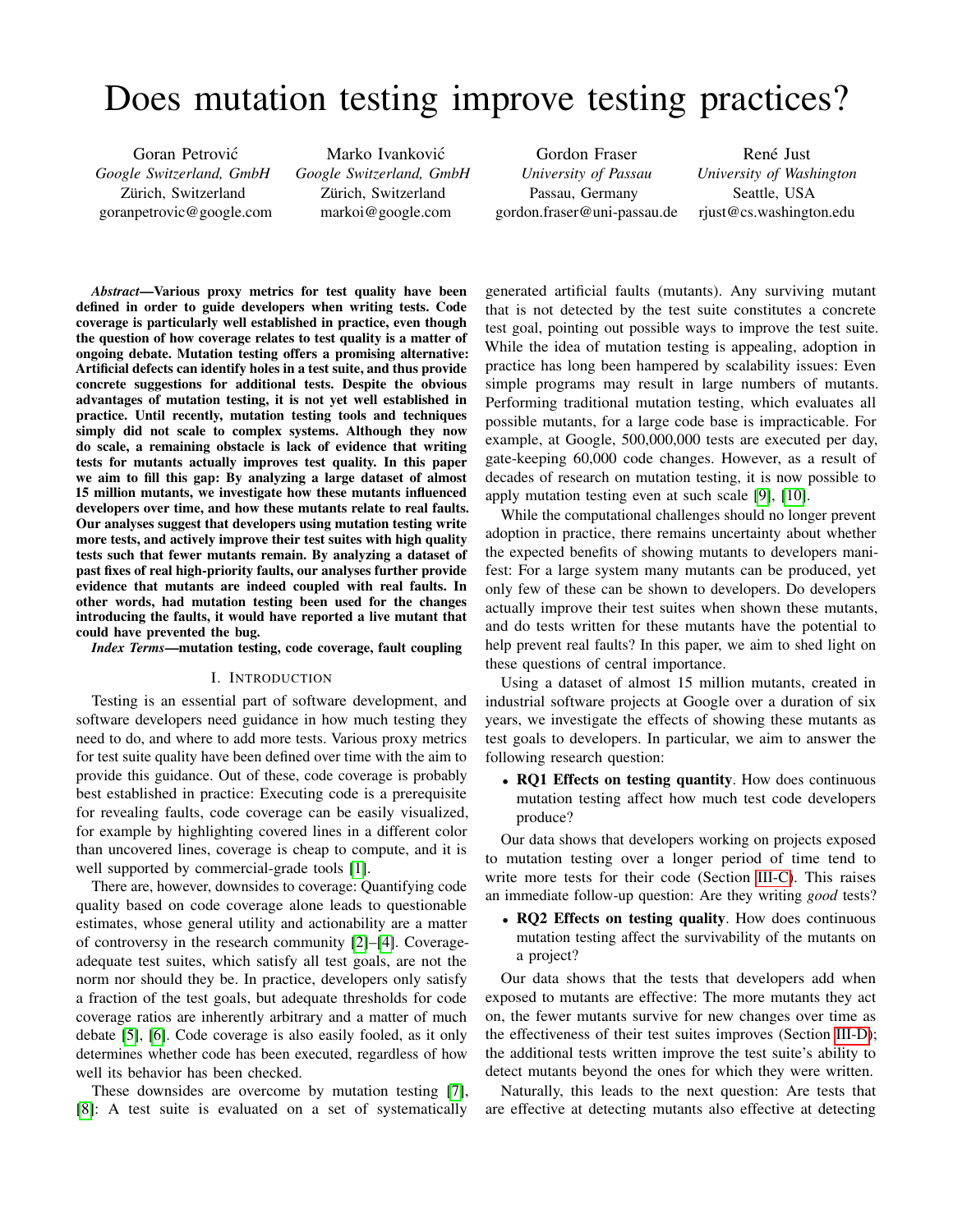real faults? Mutants are worth writing test cases for only if they are *coupled* with real software faults, i.e., test suites that detect mutants would also detect real faults. The third research question is centered around this issue:

• RQ3 Fault coupling. Are reported mutants coupled with real software faults? Can tests written based on mutants improve test effectiveness for real software faults?

Using a dataset of historical faults and fixes, our data shows that had mutation testing been used for the fault-introducing changes, it would have reported a live mutant that is killed by tests in the fault-fixing change (Section [IV-C\)](#page-7-0). It is thus likely that mutants, had they been reported, could have prevented the fault by guiding the developers to investigate the mutants and write tests for them.

Finally, one of the reasons that modern mutation testing systems scale is that they do not generate and analyze all possible mutants—only a small sample. In particular, in our dataset developers were never shown more than one mutant per line of code. This leads to the fourth research question:

• RQ4 Mutant redundancy. Are the mutants generated for a given line redundant? Is it sufficient in practice to select a single mutant per line?

Our data shows that most mutants share a majority fate (Section [IV-D\)](#page-8-0). If a single mutant is killed in a line, most likely all mutants in that line will be killed. Conversely, if a single mutant survives in a line, most likely all mutants in that line will survive. This backs the intuition and design choices behind Google's mutation testing system, in particular the practice of generating only a single mutant per line.

Overall, our results, for the first time, provide strong evidence that mutants are coupled with real faults that matter in practice, and that showing mutants as test goals to developers leads to them writing more and better tests.

#### II. MUTATION TESTING AT GOOGLE

Traditionally, mutation testing is performed by generating all viable mutants for a software under test, and then running its test suite in an attempt to kill those mutants, i.e., to have at least one test that fails on the mutant code. The output of this process is the mutation score (i.e., the ratio of killed mutants), a higheris-better measure. Considering the scale of software systems at Google, this traditional approach is computationally infeasible. Even if it were feasible, the mutation score itself is difficult to act on by developers. As a consequence, mutation testing at Google has evolved compared to the traditional approach [\[9\]](#page-11-7).

Google's mutation testing system currently supports 10 programming languages: C++, Java, Go, Python, TypeScript, JavaScript, Dart, SQL, Common Lisp, and Kotlin. This section describes the main distinguishing features of the mutation testing system, and we refer an interested reader to a full description of the system for further details [\[10\]](#page-11-8).

The key difference at Google is that mutation testing is integrated into the code review process: Developers send their code changes for code review in form of *changelists*. A changelist is subject to various static and dynamic analyses that produce *code findings*, which are reported to the developer and the reviewers assigned to that changelist. An example analysis is line coverage, which is reported at the level of the changed files as well as the actual code changes. Mutation testing is integrated as another such finding: A selection of mutants within the changed code of a changelist, which are not killed by the existing tests, are shown as findings. These live mutants thereby serve as concrete test goals, which a developer can satisfy by adding tests. To avoid cognitive overload, no more than seven mutants are reported per file in a changelist. Reviewers can mark findings as particularly important by clicking on the corresponding 'Please fix' link, and developers can provide feedback about findings that are not actionable using a 'Not useful' link. Developers can update the changelist based on findings and reviewer comments. Once the reviewers approve, a changelist is *submitted* (merged) into the main source tree.

Mutating only changed code is key to reducing the computational costs, but further optimizations are necessary to make mutation testing feasible and actionable. First, mutants are only generated in lines that are covered by tests, since lack of coverage is already reported by the coverage analysis. Second, only one mutant is generated per line. Third, in order to increase the chances of generating productive mutants [\[11\]](#page-11-9), suppression rules filter out code that cannot result in productive mutants (e.g., logging statements). The developer feedback informs these heuristics for mutant productivity. Finally, after applying the suppression rules, an important and technically challenging aspect is the choice of mutation operator to generate a mutant for a given line. Our mutation system implements five mutation operators: AOR (Arithmetic operator replacement), LCR (Logical connector replacement), ROR (Relational operator replacement), UOI (Unary operator insertion), and SBR (Statement block removal). The mutation system selects a mutation operator for a given line based on historical information on whether mutants in similar context survived and whether developers thought they were productive. If a mutation operator is not applicable to a line, another one is chosen, until one mutant in the line is generated.

Many individual software projects are developed at Google, and each project can opt-in to use the mutation testing system. When mutation testing is enabled for a project, each changelist in review for that project will be analyzed for mutants, and live mutants will be reported to the changelist author and reviewers. Over time, the same files may be mutated repeatedly whenever they are part of a changelist under review. The mutation system does not offer manual invocations or project-level analyses—only the change-based approach. Hence, developers only observe live mutants that are reported during code review.

Mutation testing has been deployed at Google for more than six years, and some projects have been rolled in since the beginning, while many joined over time. There have now been more than 15 million mutants generated, and hundreds of thousands of analyzed changelists, providing a suitable dataset for analyzing the long-term effects of mutation testing on the developers working on a project employing it.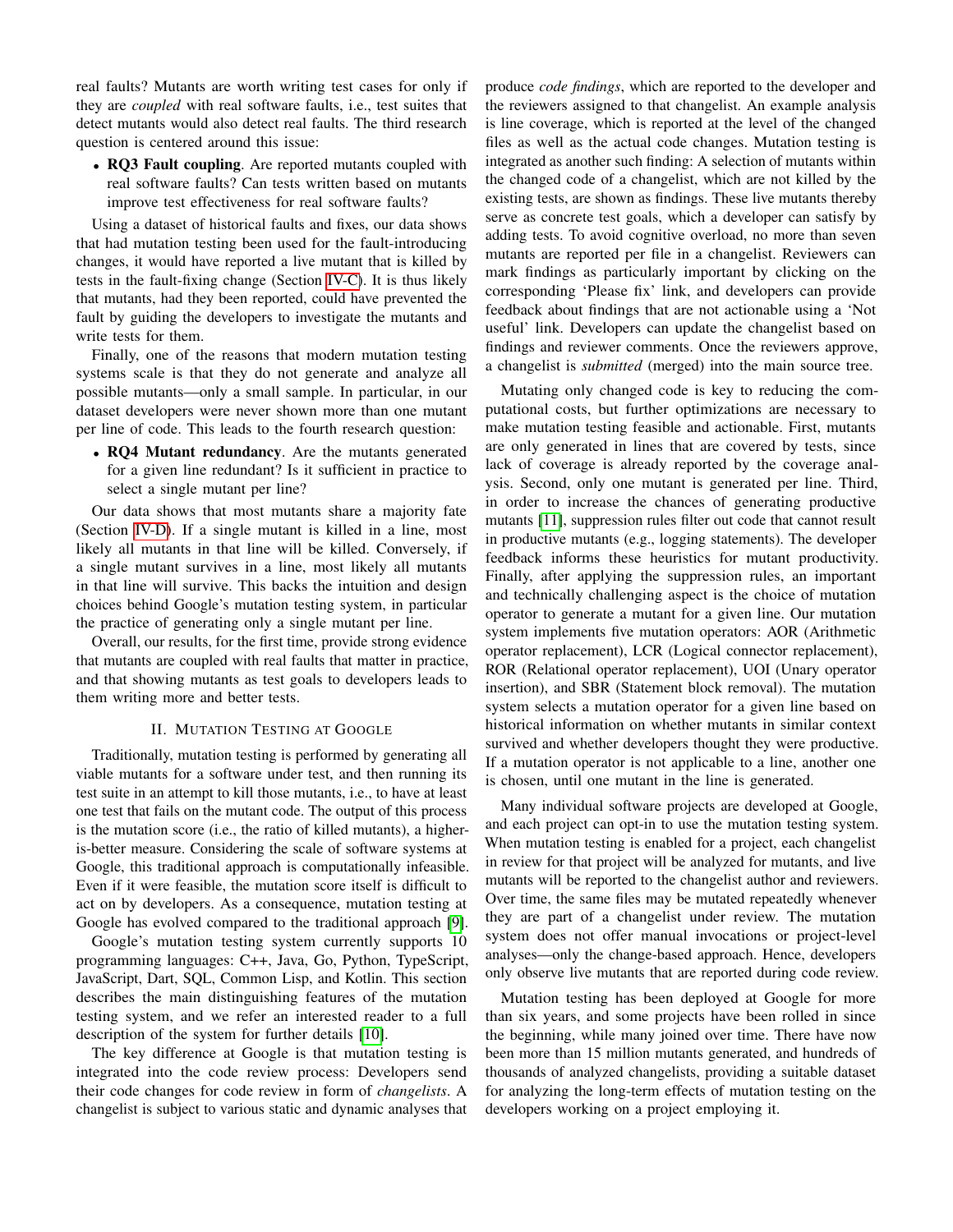# <span id="page-2-0"></span>III. LONG TERM EFFECTS OF MUTATION TESTING

A core assumption of mutation testing is that mutants are actionable test goals, and that reporting them has the desired effect on developers: They augment their test suites, and generally improve their testing practices over time. We therefore wished to study whether developers exposed to mutants write more tests, and whether these tests improve the test suite quality beyond simply covering additional code. Thus, in this section we focus on the effects that mutants have on the tests developers write, and aim to answer the first two research questions:

- RQ1 Effects on testing quantity. How does continuous mutation testing affect how much test code developers produce?
- RQ2 Effects on testing quality. How does continuous mutation testing affect the survivability of the mutants on a project?

To answer these research questions, we performed a longitudinal study that fully integrates mutation-based testing into the software-development process. Our study employs a direct intervention to form a treatment group (developers who act on mutants) and uses a control group (developers who use only code coverage).

# *A. Datasets*

Although we are interested in how mutation testing affects developers, focusing on individual developers for analysis is difficult: Developers tend to multi-task, either working on a side project, maintaining an older code base, or still partially working on their previous engagement. Different codebases tend to differ greatly in their testing quality, especially when comparing side projects, older projects, and new engagements. Thus, instead of considering the behavior of individual developers we consider individual *files* of source code. We created two datasets of files: One dataset based on files subjected to mutation testing and, as baseline, one dataset based on files subjected to only code coverage analysis.

Mutant dataset Google has used mutation testing since 2014. At the time of this writing, a total of 14,730,562 mutants have been generated for 662,584 code changes in 446,604 files. Our mutant dataset contains all of them. For each mutant, the dataset contains information about the mutation operator, the programming language of the mutated file, the code location, and the results of mutation testing (i.e., whether the mutant was killed and whether a reviewer requested a test for it).

Coverage dataset As a baseline for comparison, we randomly sampled code changes from projects that did not use mutation testing, but had line coverage calculation enabled, within the same period of time. In total, the sample resulted in 8,788,791 code changes with 3,398,085 files.

## *B. Methodology*

*1) RQ1:* We are interested in understanding the effects of mutants on tests written for the mutated code. Therefore, for each file we need to quantify the amount of testing related to that file. For each code change, we identified the edited test

files that correspond to that change, using the build system. However, the raw number of edited lines of test code is not a reliable measure because of differing programming languages, testing styles, categories of tests and the specifics of testing and mocking frameworks. For example, in a table-based testing approach, a test case may only consist of a single line of code, whereas an equivalent test case, possibly including harness code, can easily span tens or hundreds of lines. Therefore, we quantify the amount of testing using the number of *test hunks*—the changed code hunks in the edited test files. Hunks are groups of differing lines (edited or added) that intersperse sequences of lines in common.

In addition, we measure the *exposure* for each file in a code change, computing the number of times the file has been changed *and* had a code finding reported before the change under analysis. Code findings are reported mutants for the mutant dataset and code coverage results for the coverage dataset. For example, if a change edits a file for the 10<sup>th</sup> time, but in the previous 9 times mutants were reported only in 3 instances, the *exposure* would be 3 for that change. This measure captures the exposure of developers to mutants: The more often mutants had been reported in a file, the more exposure the authors and reviewers developing that file collectively had to mutation testing.

In order to answer RQ1, we evaluate the number of test hunks for each file over the file's exposure. If developers get accustomed to mutation testing and act on mutants to improve the test suite, we expect the number of test hunks to be larger for mutation than for the baseline. Further, we expect a positive relationship between exposure and number of test hunks. Since we do not expect that relationship to be linear and to show some saturation, we rely on rank statistics. Specifically, we quantify the effect size using Spearman's rank correlation coefficient  $r<sub>s</sub>$ . In addition, we compute the number of test hunks for individual changelists, considering two timestamps: (1) when code findings are initially reported to the developer during code review and (2) when the changelist is approved and submitted. If code findings are actionable, we expect an increase in the number of test hunks, after reporting the findings.

*2) RQ2:* RQ1 is concerned with testing quantity, but not quality. Writing more tests does not necessarily improve the quality of a test suite. For example, tests written simply for the sake of increasing code coverage tend to be ineffective at detecting faults [\[6\]](#page-11-4). In particular, if mutation testing generally improves test suite quality, then we expect to observe several effects: First, reported mutants should be killed by additional tests while a changelist is in code review; second, over time, the ratio of mutants (generated for a new changelist) that are already killed by the existing tests should increase; third, fewer mutants should see 'Please fix' requests by the reviewers.

As a proxy measurement of test quality, we use mutant *survivability*, i.e., the probability of a generated mutant being killed. The mutant survivability for a file in a code change is calculated as the ratio of surviving mutants to the total number of generated mutants for that file. A lower mutant survivability indicates a higher test suite quality. We compute the mutant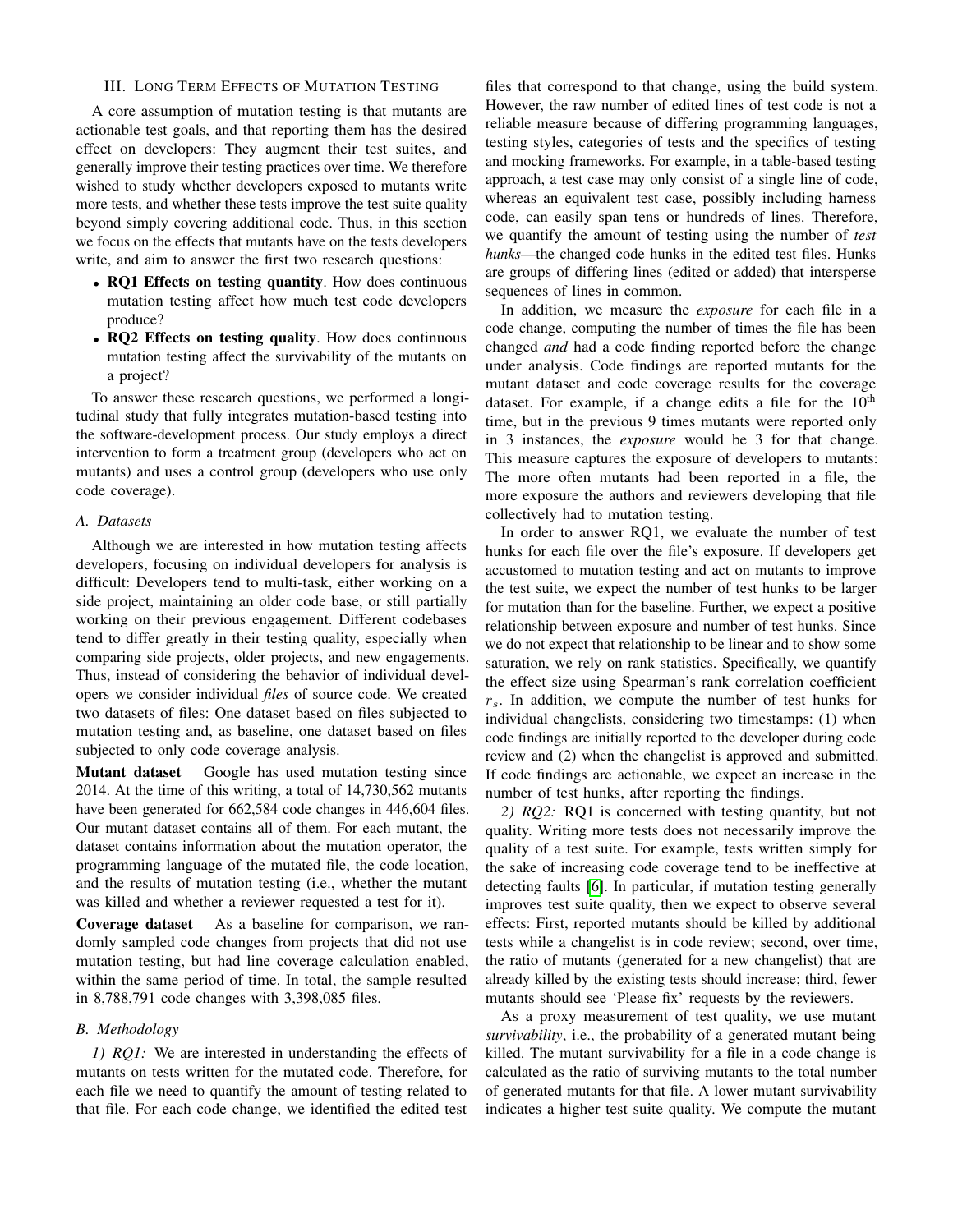<span id="page-3-1"></span>

Fig. 1: Test hunks changed per file as exposure to reported mutants vs. line coverage increases.



Fig. 2: Test hunks changed per changelist after initially reporting mutants vs. line coverage. The median is 1 for mutation and 0 for coverage. Outliers (12% outside of  $\pm 1.5$ ) times the interquartile range) are not shown for clarity.

survivability for each file in the mutant dataset over the *exposure* of the mutated file. If the tests added due to mutation testing lead to an improvement of the test suite quality, then we expect a negative correlation between exposure and survivability, i.e., the tests should become more effective at killing mutants over time—even for mutants that are generated later for newly added or changed code. If tests are strictly added to kill reported mutants, we expect no correlation because survivability should remain fairly constant.

We further compare the number of live mutants first reported to the developer with the final number of live mutants when the changelist is submitted. If mutants are actionable test goals, we expect that the number of live mutants at submission time is lower than the number of originally reported mutants as a result of the additional tests added by the developer.

In the code review system, reviewers can request developers to write tests for mutants they consider important. If developers improve their test suites over time, we would expect the ratio of such requests (for all reported mutants) to gradually decrease. Therefore, we also compute the ratio of requested fixes for mutants over exposure.

## <span id="page-3-0"></span>*C. RQ1: Effects on testing quantity*

Figure [1](#page-3-1) shows the number of changed hunks of test code, normalized by the number of files in the change, over exposure

to code findings. This figure shows the estimated central tendency (mean) and corresponding confidence interval. Note that the confidence intervals get wider for higher levels of exposure for mutation because the number of files with such high levels in the mutant dataset decreases. This means that accurately fitting a trend for higher levels of exposure and identifying saturation is challenging. However, there is a clear signal for the mutant dataset: (1) The number of test hunks is larger than that for coverage. (2) The larger the exposure, the more test hunks are changed on average. Spearman's rank correlation between exposure and the average number of changed test hunks is  $r_s = 0.9$  ( $p < .001$ ). In contrast, Figure [1](#page-3-1) shows no signal for the coverage dataset. In fact, there is a weak negative correlation between exposure and the average number of changed test hunks ( $r_s = -0.24$ ,  $p < .001$ ). These results suggest that mutation testing has a positive long-term effect on testing quantity.

Figure [2](#page-3-1) shows the number of test hunks changed in the changelist between the initial state (when a developer sends it for review) and the final state (when it passes the code review and is submitted). The median number of changed test hunks for mutation is 1, while for coverage it is 0. The difference between mutation and coverage is statistically significant (Wilcoxon Rank Sum Test,  $p < .001$ ), and remains significant when normalized for changelist size. This suggests that mutants are actionable and guide developers in writing additional tests.

*RQ1: As exposure to mutation testing increases, developers tend to write more tests.*

Alternative Hypotheses While our study uses an interventional design and a substantial dataset, it is not a fully randomized controlled experiment. Hence, we account for possible confounding factors, which might also explain the increase in testing quantity. Specifically, we explored and rejected three alternative hypotheses.

- 1) *Dispersed coverage dataset:* The *mutant* dataset contains all changes that were subject to mutation testing, whereas the *coverage* dataset contains only a sample of changes that were subject to code coverage analysis. As a result, the coverage dataset may miss individual changes to individual files. We downsampled the mutant dataset to make it as dispersed as the coverage one and repeated our analysis. The results led to the same conclusions for RQ1: There is a strong positive relationship ( $r_s = .82, p < 0.001$ ) between exposure and testing quantity, increasing our confidence that the trend for the mutant dataset is indeed linked to mutation testing and that the absence of that trend in the coverage dataset is not an artifact of random sampling.
- 2) *Changelist size:* Coverage analysis can be done on virtually any code change, while mutation testing has some preconditions. In order for a mutant to be reported for a code change, that change must contain covered source code, and the covered source code must contain code elements for which mutants are not suppressed by the mutation system's suppression rules. It is thus expected that on average the mutant dataset contains larger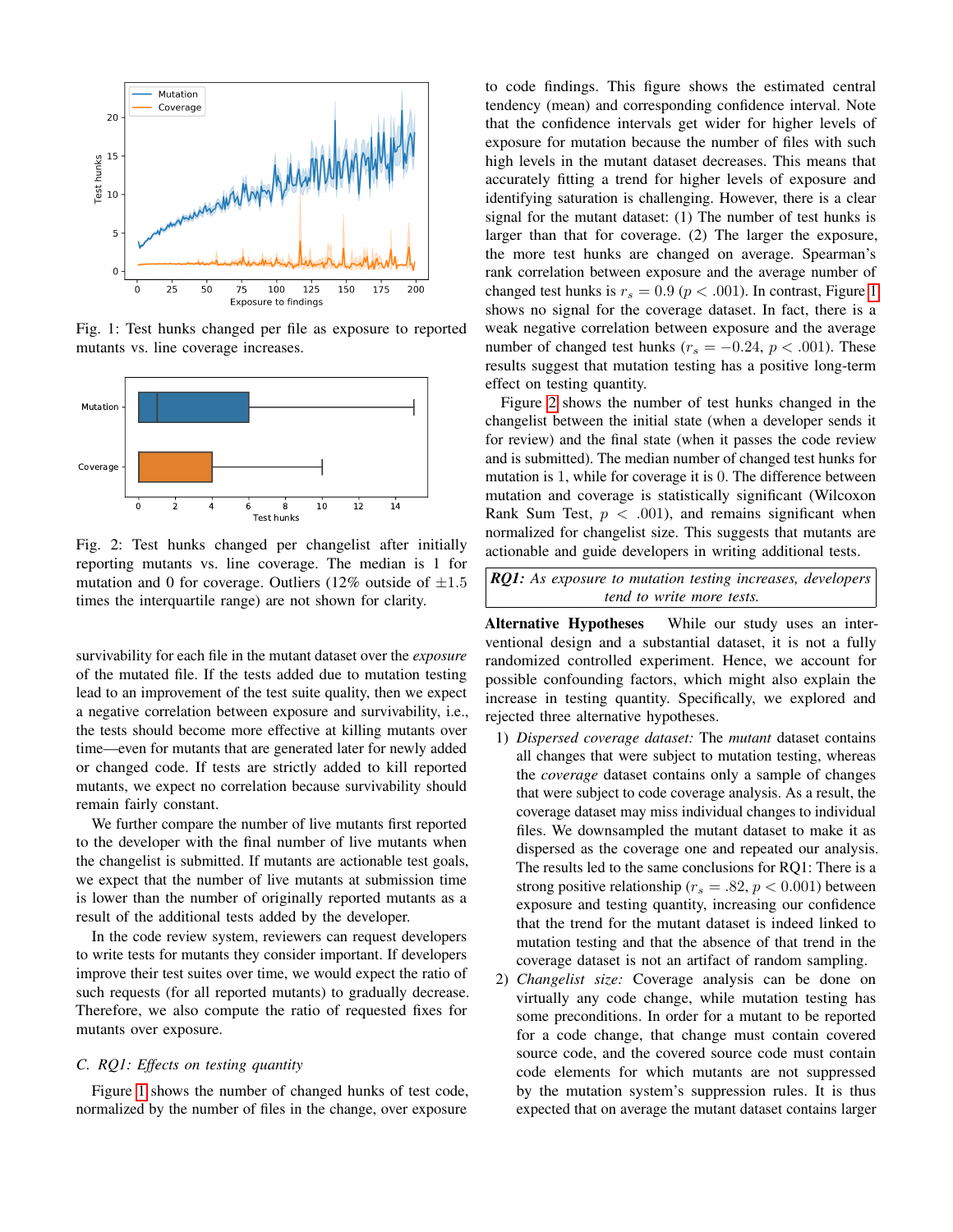<span id="page-4-1"></span>

Fig. 3: Files changed as exposure to mutants increases.



Fig. 4: Files changed as exposure to line coverage increases.

changelists than the coverage dataset—largely due to differences in the lower tails. If additional test hunks were just the by-product of larger changelists, then we would expect normalizing for the changelist size to uncover this fact, which it did not (neither on a per-file nor on a per-changelist basis).

Changes to individual files are part of code changes of varying sizes. To ensure that any effects observed are not a result of differences in the number of changed files, Figure [3](#page-4-1) and Figure [4](#page-4-1) show the number of files changed by a changelist that contains an exposed files, as a function of exposure. The plots suggest that the numbers of affected files is not positively correlated with exposure for the mutant dataset; indeed the number of affected files tends to slightly decrease over time for both datasets  $(r<sub>s</sub> = -0.26$  for the *mutant* dataset and  $r<sub>s</sub> = -0.34$  for the *coverage* dataset).

Overall, the results show that it is very unlikely that the changelist size as a function of exposure confounds the observed effects.

3) *Tests for code coverage:* Developers who received mutant information also received coverage information, which could confound our results. In order to determine whether developers wrote tests for the reported mutants or simply to increase code coverage for their changelists, we

<span id="page-4-2"></span>

Fig. 5: Number of surfaced mutants that are live at the beginning of the code review (*Review*) and at the end of the code review (*Submit*). The median is 1 for Review and 0 for Submit. Outliers (11% outside of  $\pm 1.5$  times the interquartile range) are not shown for clarity.

<span id="page-4-3"></span>

Fig. 6: Mutant survival rate as exposure to mutants increases.

analyzed the differences in code coverage for the changed code between the initial review state and the final submit state and correlated it with exposure. The results show that code coverage is largely stable over time: For the *coverage* dataset, there is a negligible correlation with exposure  $(r_s = -0.02, p < 0.001)$ ; for the *mutant* dataset, there is a weak negative correlation ( $r_s = -0.17$ ,  $p < 0.001$ ). This makes it unlikely that developers exposed to mutants wrote tests to increase code coverage. Rather, they wrote tests to kill the reported mutants.

#### <span id="page-4-0"></span>*D. RQ2: Effects on testing quality*

Figure [5](#page-4-2) shows the difference between the number of reported live mutants at the beginning of the code review (*Review*), when code findings are initially surfaced, and at end of the code review (*Submit*). Submitted changelists have significantly fewer live mutants, which confirms that tests added by developers in response to mutants indeed succeed at killing these mutants.

If additional tests for a changed file improve overall test suite quality, then future changes to the same file should see fewer surviving mutants. Figure [6](#page-4-3) shows the probability of a mutant to survive over time as files are mutated over and over again: The more mutants a file sees, the more likely it is that the already existing tests (incl. those written for the submitted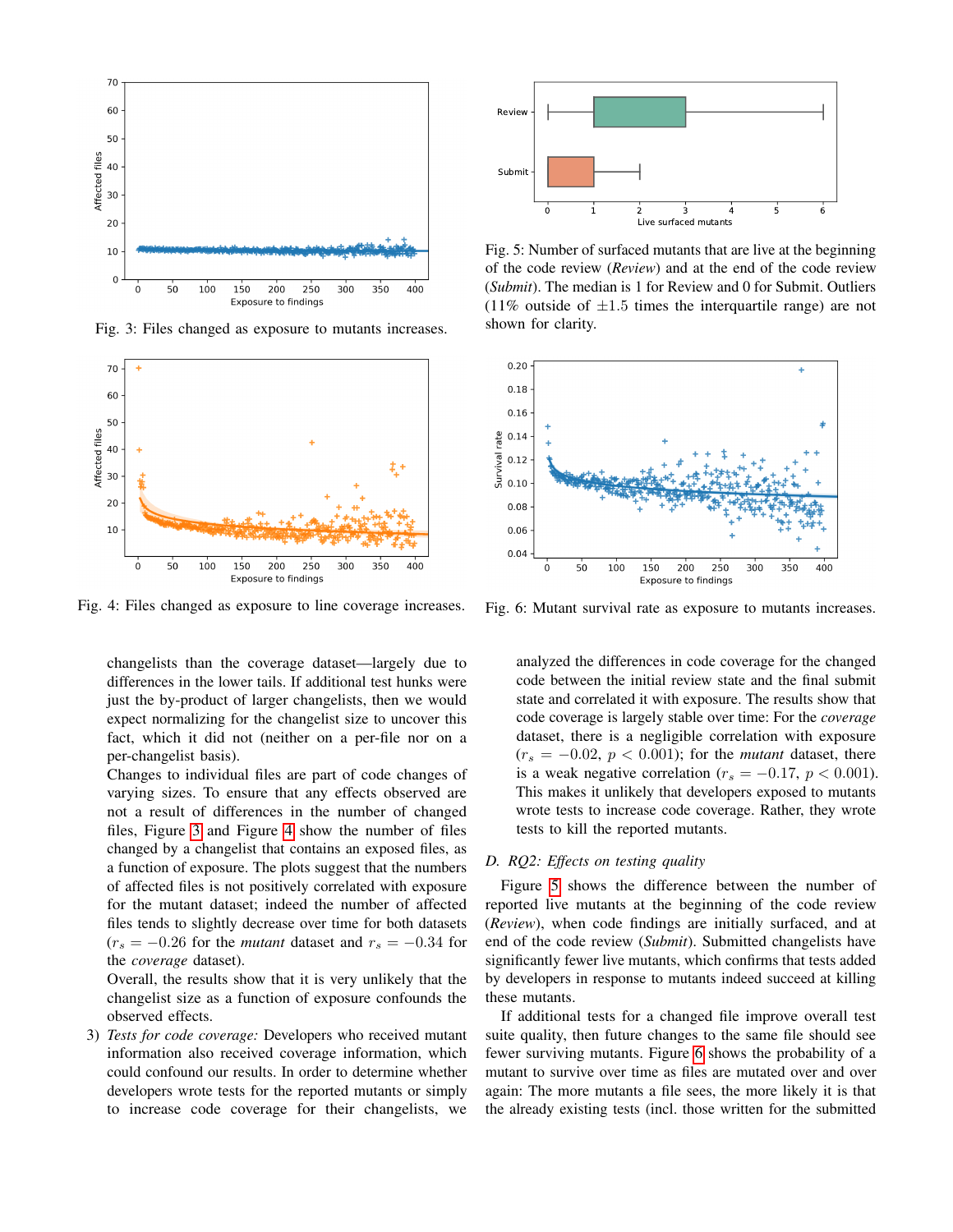<span id="page-5-0"></span>

Fig. 7: Fix requested rate as exposure to mutants increases.

change) kill those mutants. There is a negative relationship  $(r<sub>s</sub> = -0.50, p < .001)$  between exposure and survivability of mutants. These results suggest that developers not only write more tests when exposed to mutation testing, the tests they write indeed improve test suite quality.

As a further indication that developers write good tests, Figure [7](#page-5-0) shows the ratio of reported mutants for which the reviewers request developers to write tests. The results show that, in the beginning, reviewers ask for a larger ratio of the reported mutants to be killed than later ( $r_s = -.34$ ,  $p < .001$ ). This corroborates that developers write better tests, such that the surviving mutants represent less critical issues or futile test goals and reviewers have to request fewer changes related to reported mutants.

*RQ2: As exposure to mutation testing increases, developers tend to write stronger tests in response to mutants.*

Alternative Hypotheses While we observe that developers write tests that kill reported mutants, it is theoretically possible that they write minimal tests that are simple and purely focused on killing mutants, as opposed to tests they would write otherwise. However, two general observations and two analyses suggest that this is not the case. First, this is unlikely in principle: Code reviews are a safety net and minimal, changedetector tests would not pass code review. Second, anecdotally from manually inspecting numerous tests written for mutants over the past six years, we did not observe any unique features of such tests. Third, our analysis of mutant redundancy (Section [IV-D\)](#page-8-0) shows that most mutants generated for the same line are killed by the tests developers write. Since multiple mutants related to conditional or relational operators would require distinct tests to be killed (e.g., testing boundary conditions in a conditional statement), this suggests that developers do not write minimal tests focused on a single mutant. Finally, the increasing number of test hunks and the decreasing survivability (Section [III-C\)](#page-3-0) support the conclusion that developers write more tests than would be necessary to detect individual, reported mutants. In summary, we did not find evidence that developers write minimal tests for reported mutants.

## IV. FAULT COUPLING

The coupling effect is a foundational assumption underlying mutation testing: Simple faults are coupled to more complex faults in such a way that a test suite that detects simple faults is sensitive enough to likely detect complex faults as well. Since mutants represent simpler faults, compared to more complex real world faults [\[12\]](#page-11-10), [\[13\]](#page-11-11), it is important to assess whether and to what extent the coupling effect can be observed for mutation testing of real-world software systems. In particular, mutants are only suitable test goals that are worth satisfying if they are coupled to real software faults.

Recall that our mutation testing system only surfaces a single mutant per line because evaluating all mutants is prohibitively expensive and reporting all live mutants to a developer in an actionable way is impracticable. However, we also observed that developers get accustomed to mutation testing in two ways. First, they use and interpret mutants as concrete guides to improve their code and corresponding test suites, as opposed to merely writing a minimal test per test goal (mutant). Second, they write stronger tests in response to, or anticipation of, mutants that are generated and surfaced.

We hypothesize that most mutants per line share the same fate and that it is thus sufficient to surface only one of them. Specifically, we hypothesize that if a developer writes a test suite based on one surfaced mutant in a given line, then that test suite will detect most of the mutants that could be generated for that line. Conversely, if a surfaced mutant in a given line survives, then most mutants that could be generated for that line will survive. Testing this hypothesis is important to determine whether the assumed coupling effect holds for mutation testing systems that rely on sampling representative mutants.

This section answers the remaining two research questions:

- RQ3 Fault coupling. Are reported mutants coupled with real software faults? Can tests written based on mutants improve test effectiveness for real software faults?
- RQ4 Mutant redundancy. Are the mutants generated for a given line redundant? Is it sufficient in practice to select a single mutant per line?

#### *A. Dataset*

In order to evaluate whether mutants are coupled to bugs that matter in practice, we mined our source-code repository and obtained a set of bugs that had a high priority for being fixed. For each bug, the subsequent coupling analysis evaluated mutation testing on the buggy and fixed source-code version of that bug. Specifically, we automated the following analysis:

- 1) Find explicit bug-fixing changes in the version control history (Section [IV-A1\)](#page-6-0).
- 2) Analyze changes and retain suitable bugs (Section [IV-A2\)](#page-6-1).
- 3) Generate mutants and perform mutation testing on both the buggy and the fixed version of the code (Section [IV-B\)](#page-7-1).
- 4) Analyze the mutation testing results and identify faultcoupled mutants (Section [IV-C\)](#page-7-0).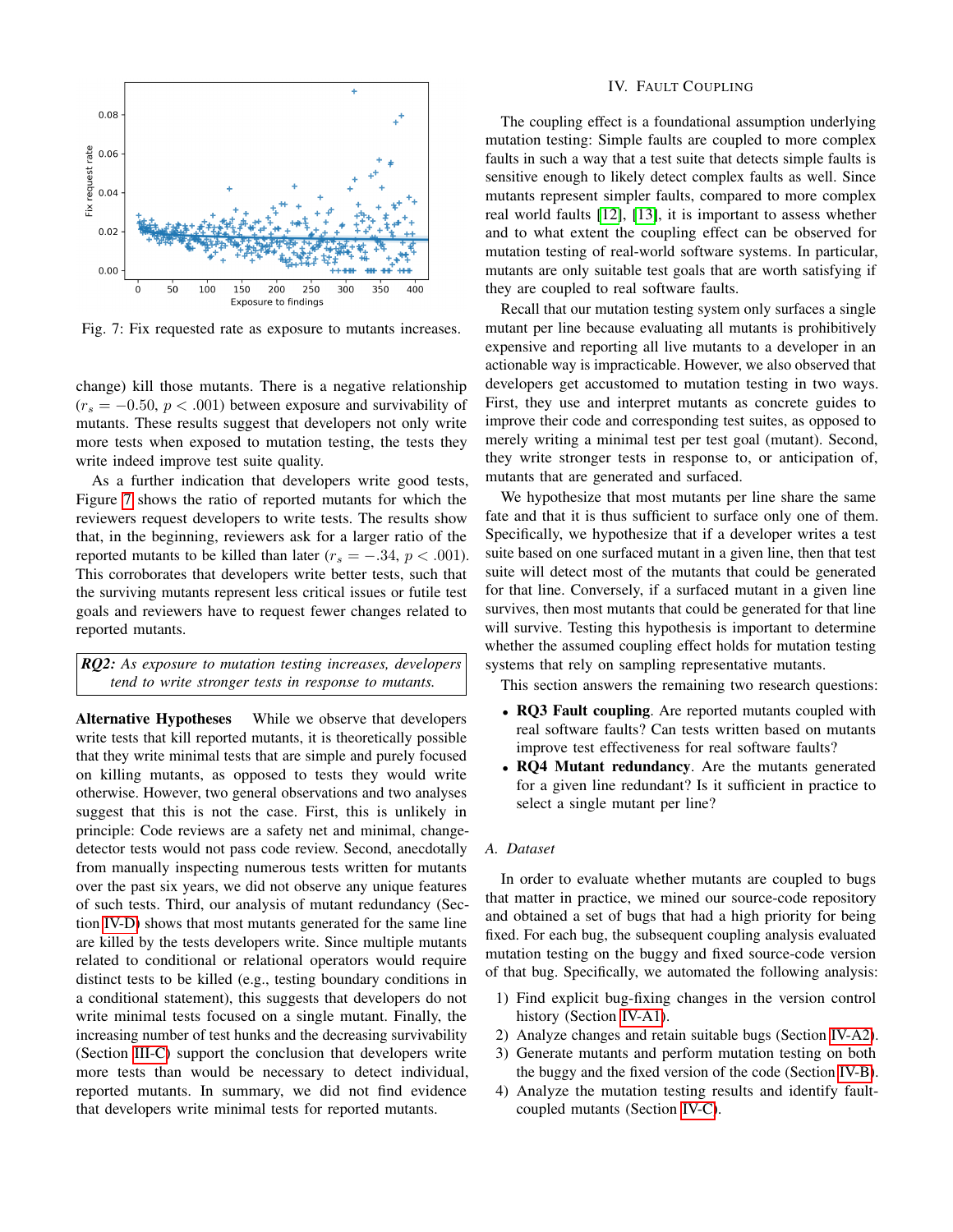<span id="page-6-0"></span>*1) Change Selection:* We mined our source code repository for changes that explicitly fix high-priority bugs. Bugs are assigned a priority class by developers, and high-priority bugs are expected to be fixed quickly. Our selection approach did not filter for change size or other code-related attributes. This was a conscious design decision to obtain an unbiased sample, spanning multiple programming languages, projects, code styles, etc. Our selection step resulted in 1765 candidate bugs, suitable for our coupling analysis.

We limited the selection to changes that fixed a bug in the last six months. This temporal restriction increases the chances of being able to build the source code and reproduce a bug—the underlying build infrastructure guarantees that recent source code can be built. Furthermore, we limited the selection to changes authored by a developer, and hence changes that are subject to code review. The selection was not limited to changes for which mutation testing was not enabled. Precisely determining when a bug was introduced and whether mutation testing was enable for that project at that time is extremely difficult. To approximate the ratio of bugs that were introduced while mutation testing could have been enabled, we determined the ratio of bug-fixing changes for which mutation testing was enabled. Overall, mutation testing was enabled for 10.8% of bug-fixing changes in our final dataset.

We rely on developers' change descriptions and labeling to identify bug fixes. While bug hygiene is imperfect and not all of these bugs are necessarily bugs encountered in the field, all of the change descriptions explicitly claimed to fix a highpriority bug, making it very unlikely that the change in fact does not.

<span id="page-6-1"></span>*2) Change Filtering:* To establish the coupling between mutants and bug fixes, we need to parse and build the code, mutate it, and evaluate affected tests against each mutant. This means that the source code in question needs to be correctly configured, buildable, and the number of tests to be executed needs to be reasonable.

Mutant generation is non-trivial and carries a hidden cost. For example, our mutation system uses the Clang compiler front end for the AST analysis and manipulation of C++ code. This requires indexing the compilation unit with the build system to prepare the transitive closure of included headers and the set of Clang arguments that are mandated by the project-under-mutation's configuration. A common example is code that runs on specialized architecture, or requires additional virtualization libraries, which is unknowable given just the file, and the file is not analyzable without it. The additional cost of indexing all C++ compilation units is relatively small, but still accounts for a large resource expenditure overall.

While the total number of generated mutants is comparatively low due to our mutant suppression and reduction strategies, the sheer number of required test target executions renders this coupling analysis as very expensive. A *test target* defines a set of tests at the build system level. A test target can be a single test file or a test suite (i.e., collection of test files) each potentially containing hundreds or thousands of individual tests. This variance comes from how the build system is used,

<span id="page-6-2"></span>

Fig. 8: Number of test targets for all candidate bugs.



Fig. 9: Number of test targets and number of mutants for all retained bugs.

and differs from project to project. In a large project with complex dependencies, any change to a widely used core library will easily require millions of tests to be executed, each of which has the said library in the transitive closure of its dependencies, and all of which have to be evaluated. Failure to evaluate all test targets, as is the norm, inevitably leads to inaccuracies of reported live mutants and would decrease developers' confidence in mutation testing.

Given the challenges above and our 1765 candidate bugs, we automatically filtered:

- 41 bugs for which a project configuration failure prevented us from building the buggy or fixed source code version, rendering them unsuitable for our analysis.
- 222 bug fixes for which the project configuration exhibited a substantial dependency chain with a very large number of associated test targets. Including these bugs would have made our analysis computationally infeasible. We empirically determined a threshold of 500 test targets (each usually containing many tests) as our filter criterion. Figure [8](#page-6-2) shows the distribution of the number of test targets for all 1765 candidate bugs—indicating that bugs with more than 350 test targets are outliers.

Our final dataset contains 1502 retained bugs. Table [I](#page-7-2) shows further characteristics of these bugs, and Figure [9](#page-6-2) shows their distribution of number of test targets and number of mutants. In total, our coupling analysis involves 1502 bugs, almost 400 thousand mutants, and over 33 million test target executions. We performed the coupling analysis over a prolonged period of time because of the huge amount of processing power required for the dependency analysis, mutagenesis, and test target executions.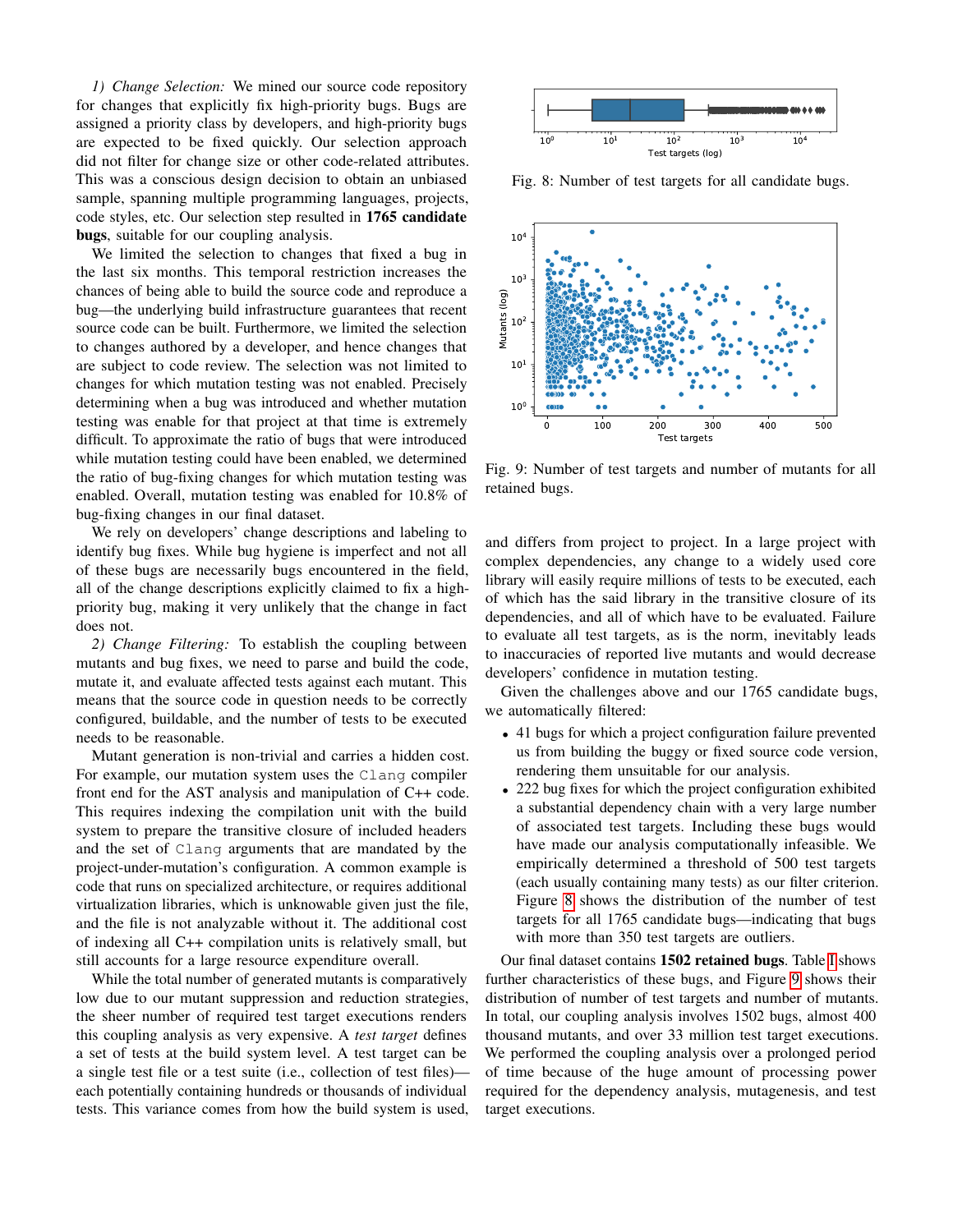<span id="page-7-2"></span>TABLE I: Characteristics of the 1502 retained bugs.

|        | <b>BUGS</b>  |           | <b>TEST TARGETS</b> |      |              |     | AFFECTED FILES AFFECTED LINES             |       |
|--------|--------------|-----------|---------------------|------|--------------|-----|-------------------------------------------|-------|
|        | <b>COUNT</b> |           |                     |      |              |     | RATIO MEDIAN MEAN MEDIAN MEAN MEDIAN MEAN |       |
| $C++$  | 736          | $49.0\%$  | 12                  | 35.0 | 3            | 4.8 | 52                                        | 174.7 |
| Java   | 501          | 33.4%     | 22                  | 42.5 | 3            | 4.9 | 50                                        | 263.3 |
| Python | 180          | $12.0\%$  | 10                  | 30.7 | 2            | 3.5 | 24                                        | 83.6  |
| Go     | 85           | 5.7%      | 5                   | 22.2 | $\mathbf{3}$ | 3.6 | 41                                        | 516.9 |
| Total  | 1502         | $100.0\%$ | 13                  | 36.2 |              | 4.6 | 46.5                                      | 212.7 |

## <span id="page-7-1"></span>*B. Methodology*

Incremental mutation testing is substantially different from the traditional approach. Lines are selectively mutated based on the structure of the code, mutator operators are probabilistically picked and tried out, and most potential mutants are discarded because reporting too many mutants during code review would be too visually daunting and likely have a negative effect on developers' perception of mutation testing.

In order to evaluate whether the mutants our mutation system generates are coupled with the 1502 high-priority bugs that we retained, we had to modify the system to generate multiple mutants per line and to evaluate all of them. This turned out to be very expensive even for a manageable number of bugs, validating our intuition that the traditional approach would not scale to an environment with thousands of changes per day. Note that we kept the notion of suppressing unproductive mutants [\[11\]](#page-11-9), which represent futile test goals, in the modified system, and hence did neither generate nor evaluate them.

For each bug in our dataset, we automatically executed the following steps:

- 1) Run dependency analysis and determine all test targets affected by the bug-fixing change.
- 2) Using the buggy source code version, generate all possible mutants for all lines that are affected by the bug-fixing change.
- 3) Using the fixed source code version, generate all possible mutants for all lines that are affected by the bug-fixing change.
- 4) Determine the set of fault-coupled mutants.

In line with prior work [\[14\]](#page-11-12), we measure fault-coupling as follows: Given a test suite with at least one fault-triggering test, a buggy source code version, and a fixed source code version, a mutant is coupled to a fault (through the triggering tests) if (1) that mutant exists in the buggy and the fixed source code version and (2) that mutant is only detected by the triggering tests. In other words, a fault-coupled mutant is live in the buggy but killed in the fixed source code version: Had mutation testing been run on the buggy source code version, a mutant would have been reported in the lines affected by the fixing change, and the test accompanying the fix kills it.

# <span id="page-7-0"></span>*C. RQ3: Fault coupling*

This research question is concerned with whether mutation testing would have reported a live mutant on the change introducing the bug—a live mutant that is subsequently killed by a bug-triggering test. Reporting that mutant would have had

<span id="page-7-3"></span>

Fig. 10: Number of mutants coupled to each of the 1502 bugs, grouped by programming language of the bug fix. 4% of all bugs (51 to 485 coupled mutants) are ommitted for clarity.

a good chance of preventing the bug being introduced in the first place.

*1) Coupled Faults:* We found that for 1043 (70%) of the bugs, mutation testing would have reported a fault-coupled mutant in the bug-introducing change. Recall that each bugintroducing change was covered by the existing tests, suggesting that code coverage had exhausted its usefulness.

*RQ3: Mutants are coupled with 70% of high-priority bugs, for which mutation testing would have reported a live, fault-coupled mutant on the bug-introducing change.*

It is interesting to note that when a bug is coupled to a mutant, it is usually coupled to more than one, as seen in Figure [10.](#page-7-3) This observation is consistent with the finding that the majority of mutants, generated for a given line, share the same fate (Section [IV-D\)](#page-8-0).

The statement block removal (SBR) mutation operator, being the most prolific one, generated most of the coupled mutants (Figure [11\)](#page-8-1). The distributions of number of coupled mutants are consistent across all languages (Figure [10\)](#page-7-3). In contrast, the distribution of coupled mutants across mutation operators is different for Go (Figure [11\)](#page-8-1). Given the relatively small sample size of Go bugs, it is possible that this observation is an artifact of the sample size or that Go bugs have indeed different coupling characteristics.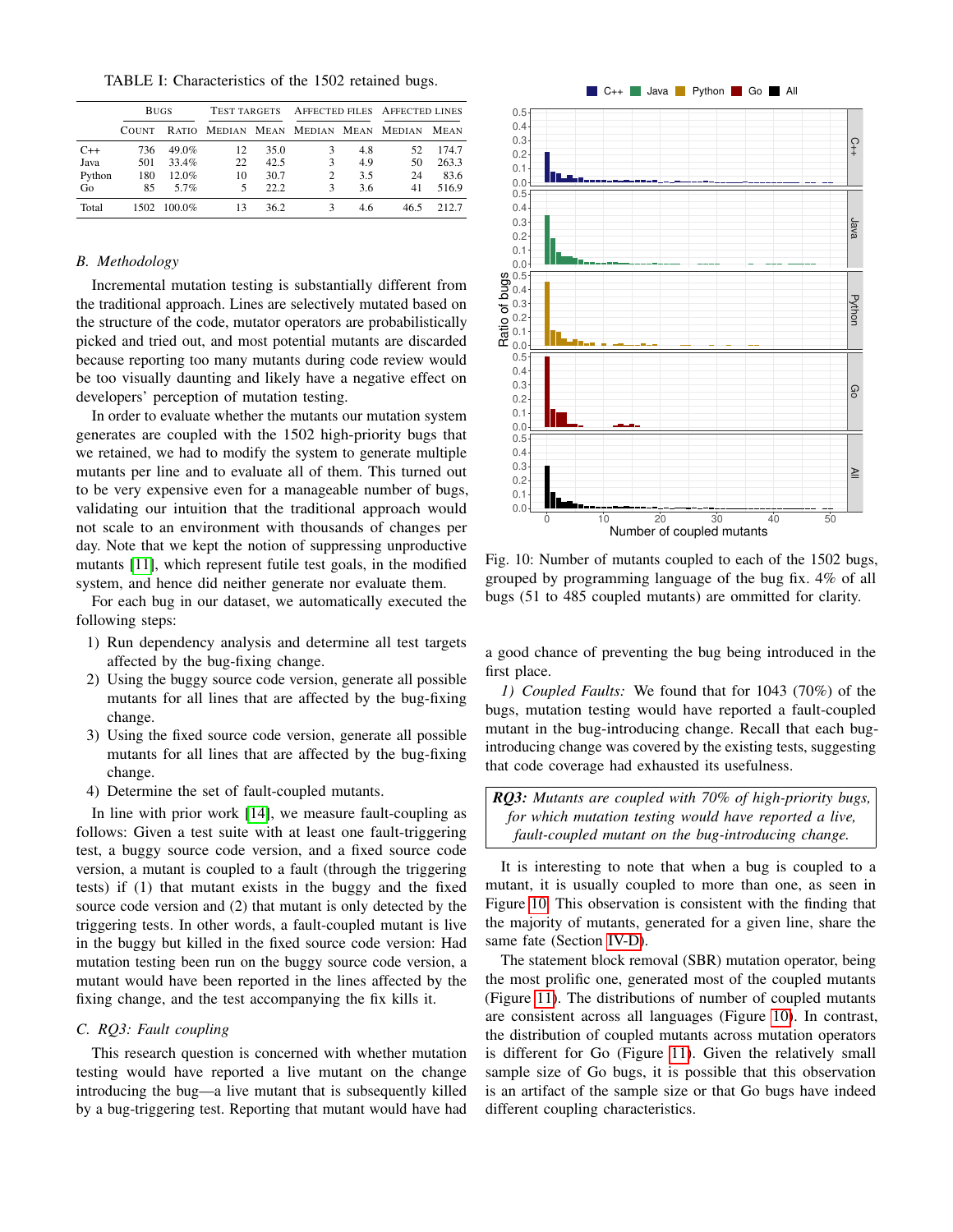<span id="page-8-1"></span>

Fig. 11: Ratio of coupled mutants per mutation operator, grouped by programming language of the bug fix.

*2) Non-coupled Faults:* Recall that 459 out of 1502 (30%) bugs were not coupled to any of the generated mutants. We randomly sampled 50 of the non-coupled bugs for manual inspection. For each bug, we determined the reason for the absence of fault coupling, following the classification of Just et al. [\[14\]](#page-11-12): weak mutation operator, missing mutation operator, no such mutation operator.

Weak mutation operator (14/50) While focusing our analysis on the weaknesses of the four mutation operators employed by our mutation system, two patterns emerged. First, the SBR mutation operator currently does not mutate statements that affect control flow, including return, continue, and break statements. The reason is that mutating these statements is more likely to cause compilation issues or infinite loops. Given the occurrences of these statements in our bug data set, however, it seems worthwhile to strengthen the SBR mutation operator to mutate them, employing additional heuristics or program analyses to avoid invalid mutants. Second, the SBR mutation operator does not delete variable declarations because these mutants would not compile. However, a variable declaration with a (complex) initializer should be mutated, e.g., by replacing the initializer with a constant value.

Missing mutation operator (13/50) Recall that our set of mutation operators and the corresponding suppression rules are intentionally chosen to make mutation testing scalable and the number of surfaced mutants manageable. Nonetheless, we considered a broad set of mutation operators, regardless of their costs, to determine whether additional mutation operators would generate mutants that are coupled to the bugs in our data set. We noticed that identifier-based bugs [\[15\]](#page-11-13) are a nontrivial portion in our randomly selected set of non-coupled bugs. While prior work demonstrated that mutation operators that target identifiers have the potential to increase fault coupling [\[16\]](#page-11-14), [\[17\]](#page-11-15), the same work also showed that these mutation operators can easily quadruple the number of mutants. We leave a deeper investigation into heuristics and program analyses to tame these mutation operators for future work.

No such mutation operator  $(23/50)$  Similar to the findings of Just et al. [\[14\]](#page-11-12), we observed a number of non-coupled bugs for which no obvious mutation operator exists. Examples include very subtle, yet valid changes to configurations or environments, for which general-purpose mutation operators are not applicable. Similarly, bugs in higher-level specifications or protocols are outside of the scope of mutation testing. In other words, mutation testing is effective in guiding testing to assess whether an algorithm is correctly implemented but not whether the correct algorithm is implemented.

*3) Discussion:* While we desire higher fault coupling (to prevent more bugs), we also have a competing incentive to show only productive mutants and not overwhelm the developers. Generating more mutants would almost certainly increase fault coupling, but at what cost? If 1% more coupling means 100% more mutants, or worse 100% more unproductive mutants, then this is undesirable: Developers would likely abandon mutation testing because of too many "false positives". It is possible that fault coupling can be increased without increasing the ratio of unproductive mutants by adding additional suppression rules tailored to additional mutation operators.

Fault coupling is a valid measure if tests written for mutants are similarly effective as those that are written for other objectives. Section [III](#page-2-0) provided evidence that this is indeed the case. Further, we count on code authors to push back on introducing tests to kill unproductive mutants, and we count on reviewers to push back on low quality tests, specifically written to kill mutants. Anecdotally, we often see both code authors and reviewers pushing back on a mutant because the kind of test that would kill it is considered low quality or even harmful. Over the past six years, we have observed that code authors do not blindly use mutants as test goals. Rather, they reason about their usefulness and report unproductive mutants so that we can improve suppression rules. Overall, we have no reason to believe that tests written for the mutants are substantially different from other tests.

## <span id="page-8-0"></span>*D. RQ4: Mutant redundancy*

Our mutation testing system rests on the assumption that generating and evaluating multiple mutants in the same line is not necessary. The primary reason for this is that we do not compute the mutation score but rather report mutants as test goals and direct developers' attention to the mutated piece of code—any one *productive* mutant is sufficient for the latter. A secondary reason is the expectation that mutants for a given line are highly redundant.

We tested our hypothesis about mutant redundancy by analyzing the mutant data from our data set of retained bugs. Since we generated all possible mutants for that data set, we can reason about redundancy. Specifically, we looked at the testing outcomes of mutants in lines for which multiple mutants were generated. We calculated the ratio of the majority event for each line—that is, the ratio of mutants in the majority group sharing the same fate (live or killed). This allows us to capture both cases when most mutants are killed and when most mutants are not; the closer the majority fate is to 100%, the higher the redundancy. The rationale for validating our hypothesis is twofold. First, the results can inform mutant sampling strategies. Second, the results from our coupling analysis translate to our own mutation system only if the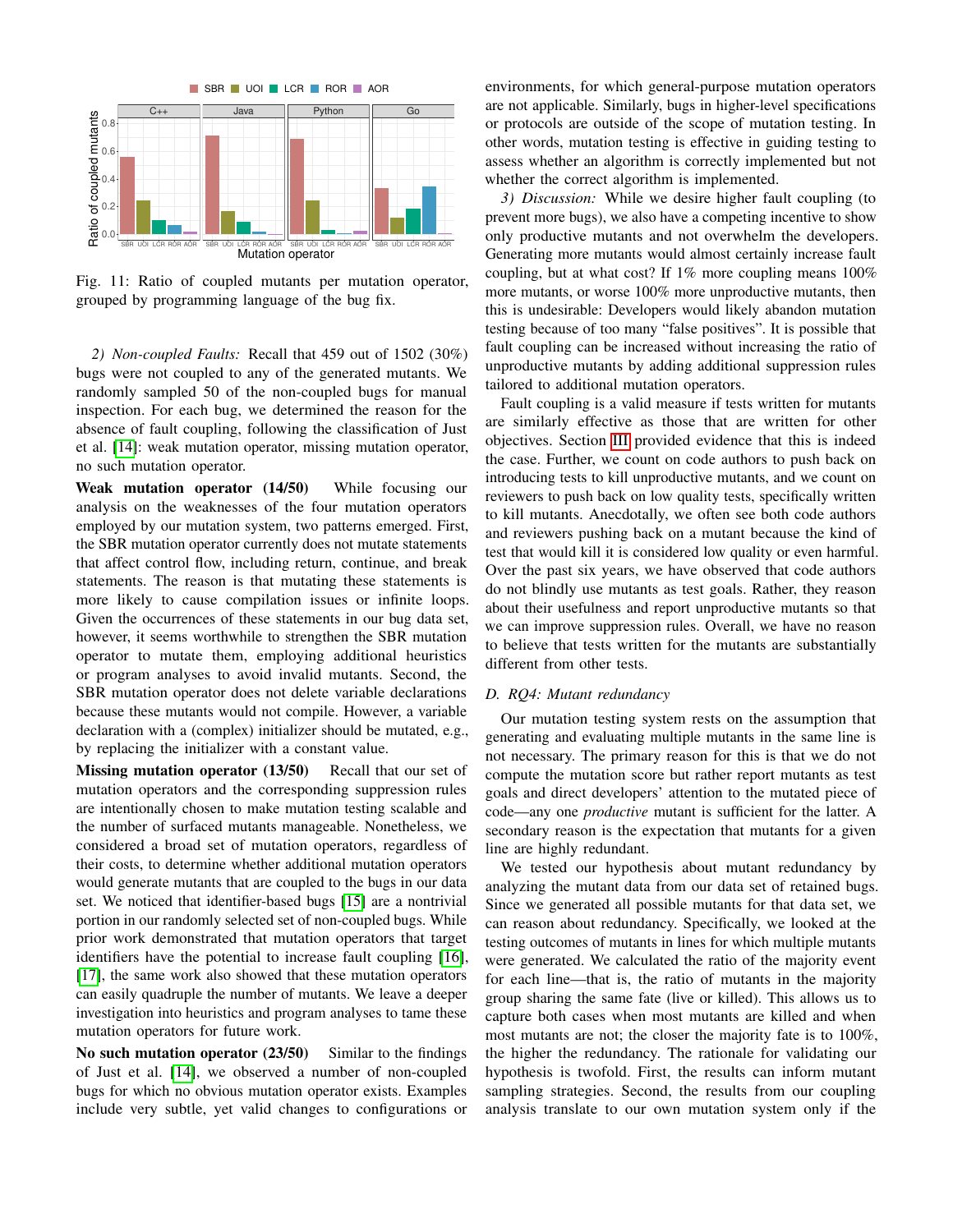<span id="page-9-0"></span>

Fig. 12: Mutant majority fate for all lines with multiple mutants.

majority fate is high on average—that is, if picking a single mutant per line is indeed sufficient.

Figure [12](#page-9-0) shows the distribution of the mutant majority fate for all lines that have at least to mutants. Given that more than 90% of all lines have a mutant majority fate of 100%, we conclude that the generated mutants are highly redundant and that generating and reporting at most a single mutant per line is a valid optimization.

*RQ4: Mutants are heavily redundant. In more than 90% of cases, either all mutants in a line are killed, or none are.*

# V. THREATS TO VALIDITY

*Construct validity* is concerned with the chosen proxy measures and whether these accurately measure the concept of interest. To address this concern, we relied on proxy measures accepted in the literature, where applicable. Given that there are no comparable studies on the long-term effects of mutation testing, we had to make two notable choices. First, we measure exposure to mutants as the number of times mutants are surfaced during code review, on a per-file basis. We argue that this is a valid proxy for exposure because (1) both authors and reviewers have exposure to mutants during the code review process and (2) code review usually involves peer review of project members, and hence this measure captures the exposure of a development team to mutation testing. Second, we measure testing effort as the number of changed test hunks (as opposed to the raw lines of code). This was a concious choice because lines of code do not generalize across programming languages or testing paradigms. Finally, we consistently employed baselines for comparisons, and the results not only show a signal for mutation testing but also the absence of a signal for the coverage-testing baseline.

*Internal validity* is concerned with how well our study design isolates variables of interest and whether it accounts for possible confounding. To address this concern, we relied on an interventional study design and tested alternative hypotheses for all reported observations, which our study suggests are linked to mutation testing, thereby increasing confidence in our results. For example, when quantifying how exposure to mutants affects testing effort, we considered possible confounding effects, such

as number of affected files and an increase in code coverage. Our explorations of alternative hypotheses all led to the same conclusions. It is, however, possible that we missed other confounding effects.

*External validity* is largely concerned with generalizability and how well the reported results translate to other development environments. Our study reports on data and observations from a single company. However, our study involves tens of thousands of developers and many different projects, which we believe are representative of a larger population. Furthermore, contemporary code review is ubiquitous and used by software engineers at other companies and in open-source projects.

## VI. RELATED WORK

While mutation testing has seen growing interest in research and practice, reports of actual deployments and studies of its efficacy and long-term effects are very rare in the literature. Indeed, we are not aware of any studies that investigate the long-term effects of mutation testing on test quality, test quantity, and developer behavior. This section describes the prior work most closely related to ours, focusing on industrial case studies, studies that compare the characteristics of mutants and real faults, and existing empirical evidence that suggests that mutation testing is likely effective in practice.

Industrial case studies Ahmed et al. reported on a case study, performing mutation analysis with 3169 mutants for a Linux Kernel module, with subsequent analysis of 380 surviving mutants [\[18\]](#page-11-16). The study aimed at reducing the computational costs of performing mutation analysis on complex software systems, and it concluded that "mutation testing can and should be more extensively used in practice".

Delgado-Pérez et al. reported on a case study, performing mutation analysis with 2509 mutants for 15 functions (ranging from 10 to 63 lines of code) of different firmware modules [\[19\]](#page-11-17), with subsequent manual analysis of 154 surviving mutants. This study focused on the computational costs and human effort for identifying equivalent mutants and developing a mutationadequate test suite by extending a coverage-adequate one. The study concluded that "mutation testing can potentially improve fault detection compared to structural-coverage-guided testing".

In prior work, we reported on the scalable mutation testing system deployed at Google [\[9\]](#page-11-7), as well as on challenges associated with applying mutation testing in practice [\[11\]](#page-11-9). In this prior work, we addressed the computational costs of applying mutation testing at scale, with a key focus on the identification and elimination of unproductive mutants mutants that developers consider non-actionable test goals (similar to false positive warnings in static analysis). In other words, we identified mutants that can but should not, and in practice will not, be detected to avoid ineffective tests that negatively affect testing time and maintainability.

In contrast to the three industrial case studies above, our work differs in two ways. First, it reports on a longitudinal, interventional study that spans six years of development and involves more than 14 million mutants, reporting on the effects of mutation testing on test quantity and quality. Second, it reports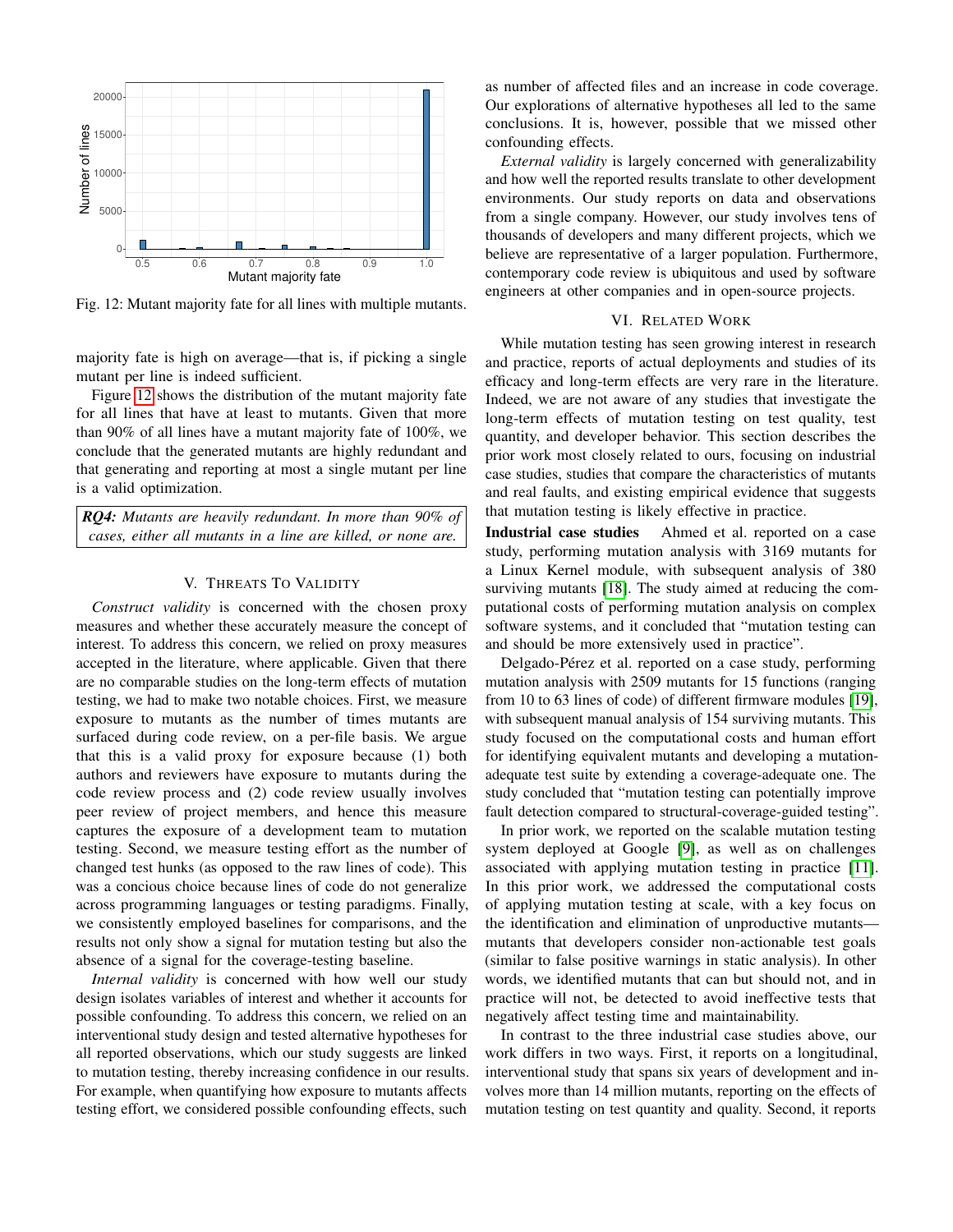on whether critical real faults are coupled to mutants—whether mutation testing has the potential to prevent those faults.

Very recently, an industrial application of mutation testing at Facebook [\[20\]](#page-11-18) applied complex mutation operators learned from past bug-inducing changes. These operators achieve higher survival rates at the cost of being applicable to smaller parts of the codebase. These learned mutation operators could offer an alternative approach to taming the number of mutants. Similar to our mutation testing system, Facebook's system provides information to developers during code review.

Fault coupling and fault characteristics A number of empirical studies showed that mutants are coupled to real faults and that mutant detection is positively correlated with real fault detection [\[14\]](#page-11-12), [\[21\]](#page-11-19)–[\[24\]](#page-11-20). The same studies also showed limitations and that about 27% of real faults were not coupled with commonly generated mutants. Brown et al. [\[25\]](#page-11-21) and Allamanis et al. [\[16\]](#page-11-14) aimed at narrowing this gap with their work on wild-caught mutants and tailored mutants, respectively. Both approaches employ semantics-related mutations (e.g., replacing identifiers with similar, type-compatible alternatives) and have the potential to further improve fault coupling. However, the improved fault coupling comes at a cost of significantly more mutants. For example, replacing function calls with all type-compatible alternatives more than quadrupled the number of mutants. Gopinath et al. analyzed the relationship between mutants and real faults from a different viewpoint. Specifically, they compared the complexity and distributions of mutants and real faults [\[12\]](#page-11-10). Their analyses showed that a typical real fault is more complex in terms of syntactical tokens and that real faults are rarely equivalent to mutants generated by traditional mutation operators.

The observed positive correlations between mutant detection and real fault detection on the one hand and the different characteristics of mutants and real faults on the other hand, motivated, in part, our work on studying the long-term effects of mutation testing and its efficacy in practice.

Mutant characteristics Other researchers have addressed the notion that some mutants are more valuable than others, including stubborn mutants (Yao et al. [\[26\]](#page-11-22)), difficult-to-kill mutants (Namin et al. [\[27\]](#page-11-23)), dominator mutants (Kurtz et al. [\[28\]](#page-11-24) and Ammann et al. [\[29\]](#page-11-25)), and surface mutants (Gopinath et al. [\[30\]](#page-11-26)). While these definitions are useful in a research context (e.g., to study redundancy among mutants), they are not directly relevant to a developer in practice. For example, a difficult-to-kill mutant may still be unproductive [\[9\]](#page-11-7), and hence writing a test for it would be undesirable.

Mutant sampling Prior work examined whether guided mutant sampling is more effective than random mutant sampling for similar numbers of mutants. Acree [\[31\]](#page-11-27) and Budd [\[32\]](#page-11-28) independently concluded that a test suite developed to detect a randomly selected 10% of mutants is almost as effective as a test suite that detects all of the mutants. Wong and Mathur [\[33\]](#page-11-29) reached similar conclusions, finding that randomly sampling mutants beyond 10% yields marginal improvements. Zhang et al. [\[34\]](#page-11-30) compared guided mutant sampling and random mutant sampling and also found no appreciable difference in their performance. Gopinath et al. [\[35\]](#page-11-31) expanded this investigation, using a large body of open-source software, again finding that random mutant sampling performs as well as any of the considered guided mutant sampling strategies.

In line with prior results, our mutation approach samples very few mutants to make mutation testing applicable at scale. Our results confirm that the set of mutants, generated with traditional mutation operators, is indeed highly redundant and that small sampling ratios are sufficient. Moreover, our results show that multiple mutants generated for the same line of code virtually always share the same fate in practice, implying that surfacing one mutant per line is sufficient. This observation is consistent with Zhu et al.'s work [\[36\]](#page-11-32) that also supports the selection of representative mutants.

# VII. CONCLUSIONS

The idea of mutation testing was introduced more than four decades ago, and in all this time research revolved mainly around problems of scalability. All along, research was based on the fundamental assumption that mutants are meaningful and actionable test goals which lead to positive effects. This assumption, however, has not been evaluated until now.

We have implemented and deployed a mutation testing system capable of scaling to very large software. Developers are shown only a fraction of the possible mutants, by limiting the number of mutants and suppressing mutants assumed to be unproductive test goals. This paper uses long-running production data of this system in order to validate the central assumption underlying mutation testing for the very first time.

Our results show that developers working on projects with mutation testing write more tests on average over longer periods of time, compared to projects that only consider code coverage. Mutants are effective test goals: Developers exposed to mutants write more, effective tests in response to them.

Since the ultimate goal is not just to write tests for mutants, but to prevent real bugs, we investigated a dataset of highpriority bugs and analyzed mutants before and after the fix with an experimental rig of our mutation testing system. In 70% of cases, a bug is coupled with a mutant that, had it been reported during code review, could have prevented the introduction of that bug. Finally, we also validated our approach of generating a single mutant per line: For the vast majority of lines, either all mutants in a line are killed, or all survive. Therefore, generating a single mutant per line is a valid optimization.

This paper finally provides evidence that mutants are indeed meaningful and actionable test goals. Considering that this insight emerges at a time where robust, industrystrength mutation tools appear for more and more programming languages, we hope that mutation testing will see a substantial boost in industrial adoption, leading to better software quality.

#### **ACKNOWLEDGEMENTS**

This work is supported in part by EPSRC project EP/N023978/2 and by the National Science Foundation under grant CCF-1942055.